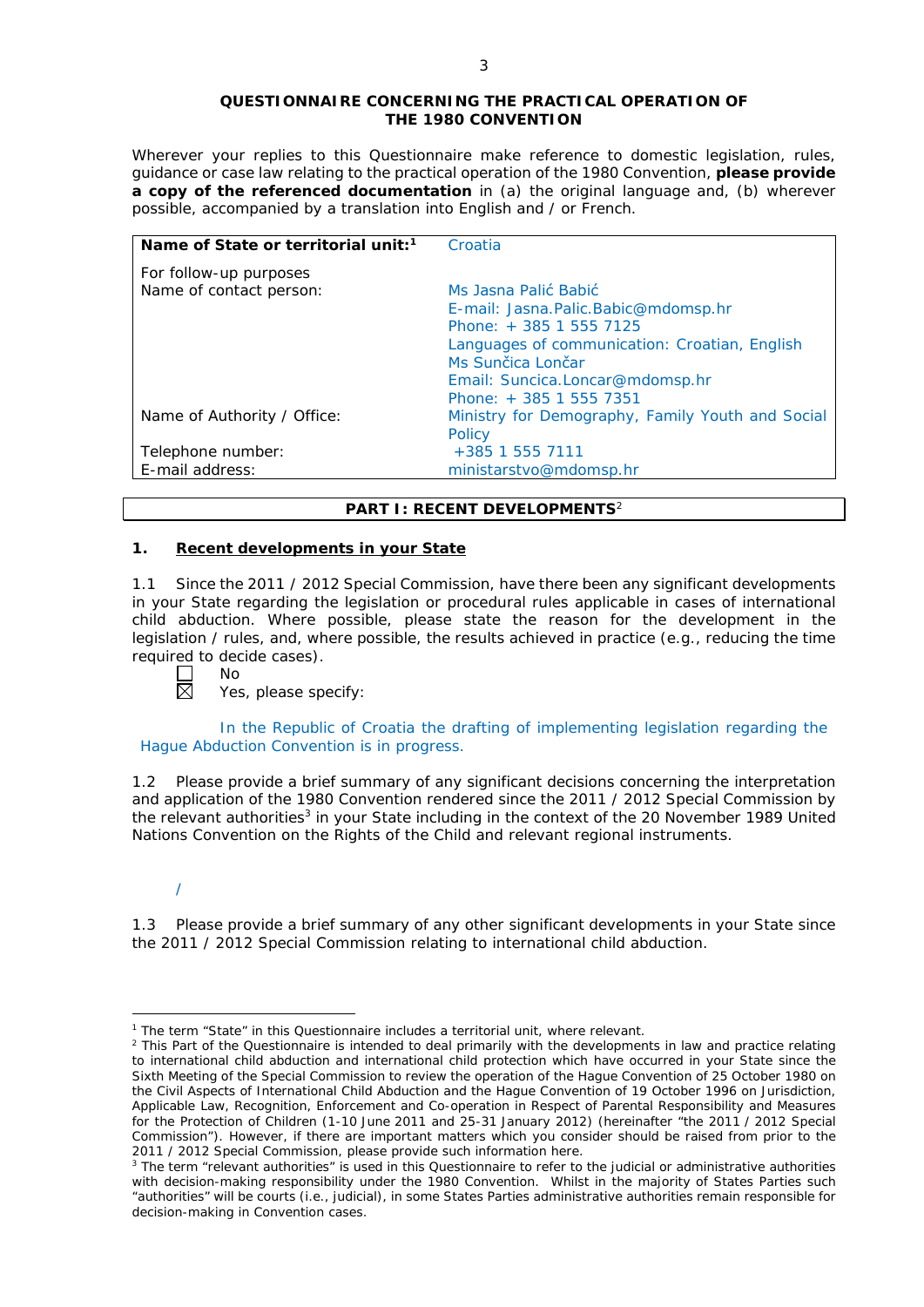Taking into account the accession of the Republic of Croatia to the European Union and the entry into force of Brussels IIbis Regulation as from 2013 the tasks of CA are assigned to a special unit established within the Ministry.

## **2. Issues of compliance**

2.1 Are there any States Parties to the 1980 Convention with whom you are having particular challenges in achieving successful co-operation? Please specify the challenges you have encountered and, in particular, whether the problems appear to be systemic.

 $\Box$ No  $\boxtimes$ 

Yes, please specify:

In exceptional cases, information relevant to the applicants are not provided in timely manner.

2.2 Are you aware of situations / circumstances in which there has been avoidance / evasion of the 1980 Convention?

 $\boxtimes$ No

Yes, please specify:

In exceptional case, the national proceedings last very long and include various legal remedies against the return decision.

## **PART II: THE PRACTICAL OPERATION OF THE 1980 CONVENTION**

## **3. The role and functions of Central Authorities designated under the 1980 Convention**<sup>4</sup>

*In general*

3.1 Have any challenges arisen in practice in achieving effective communication or cooperation with other Central Authorities?

- No  $\boxtimes$ 
	- Yes, please specify:

In exceptional cases, information relevant to the applicants are not provided in timely manner.

3.2 Have any of the duties of Central Authorities, as set out in **Article 7** of the 1980 Convention, raised any particular problems in practice either in your State, or in States Parties with whom you have co-operated?

| חוי |
|-----|
| Y   |

Yes, please specify:

3.3 Has your Central Authority encountered any challenges with the application of any of the 1980 Convention provisions? If so, please specify.<br>  $\boxtimes$  No

No

П

Yes, please specify: Please insert text here

*Legal aid and representation*

3.4 Do the measures your Central Authority takes to provide or facilitate the provision of legal aid, legal advice and representation in return proceedings under the 1980 Convention (**Art. 7(2)-(g)**) result in delays in proceedings either in your own State, or, where cases originate in your State, in any of the requested States you have dealt with?

 $\boxtimes$ 

No Yes, please specify: Please insert text here

<sup>-</sup>See also Section 5 below on "Ensuring the safe return of children" which involves the role and functions of Central Authorities.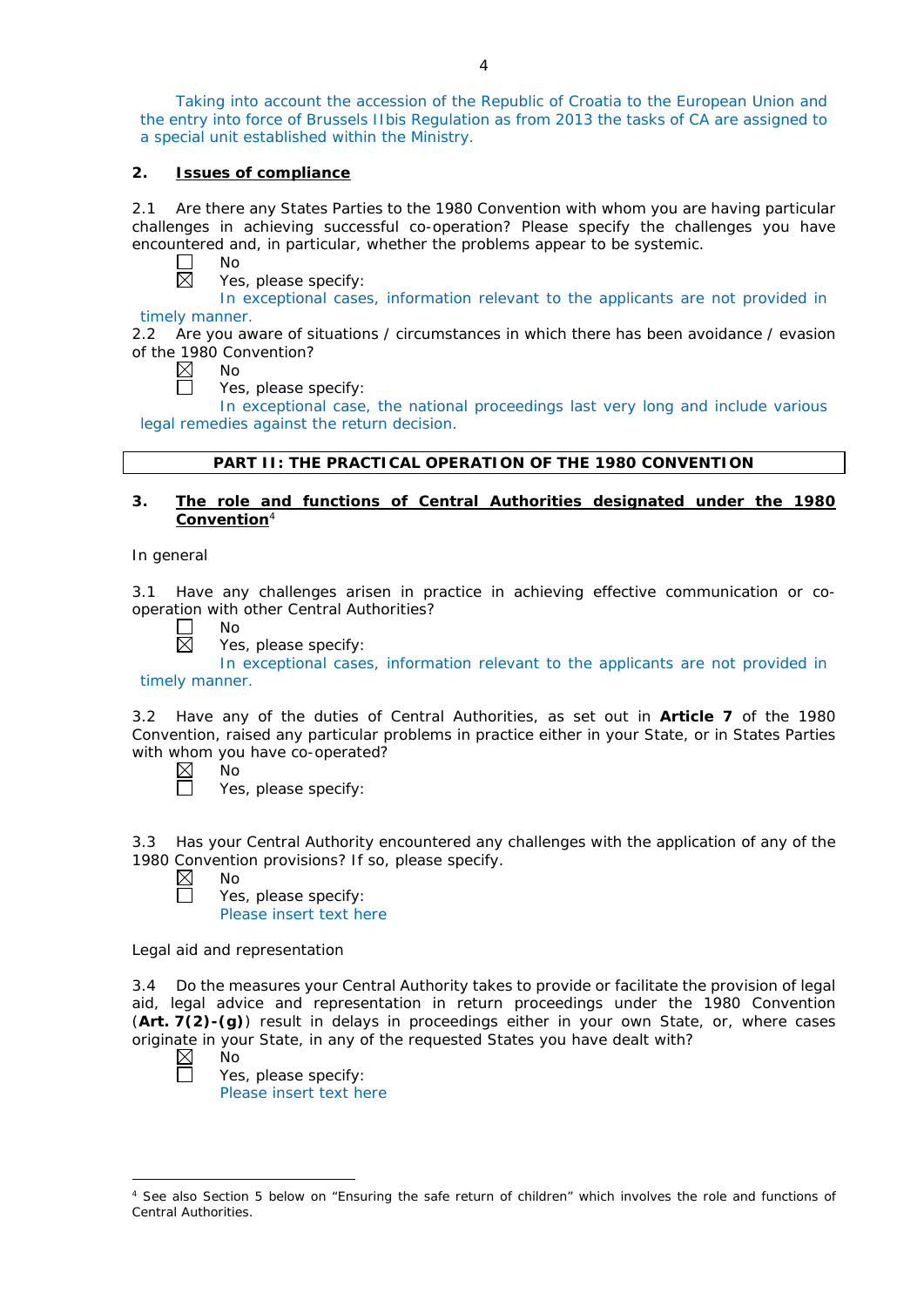3.5 Are you aware of any other challenges in your State, or, where cases originate in your State, in any of the requested States you have dealt with, regarding the obtaining of legal aid, advice and / or representation for either left-behind parents or taking parents?<sup>5</sup>

No

No

Yes, please specify:

# *Locating the child*

3.6 Has your Central Authority encountered any challenges with locating children in cases involving the 1980 Convention, either as a requesting or requested State?<br>  $\boxtimes$  No

 $\Box$ 

Yes, please specify the challenges encountered and what steps were taken or are considered to be taken to overcome these challenges: Please insert text here

3.7 Has your Central Authority worked with any external agencies to discover the whereabouts of a child wrongfully removed to or retained within your State (*e.g.*, the police, Interpol, private location services)?



Yes, please share any good practice on this matter:

Usually, the request for discovering the whereabouts of the child shall be transmitted to competent centres for social welfare who will take the necessary steps in order to discover the whereabouts of the child in cooperation with the police. Additionally, if there are no information regarding the whereabouts of the child, the Croatian CA can contact the Ministry of Interior in order to locate the child.

## *Information exchange, training and networking of Central Authorities*

3.8 Has your Central Authority shared its expertise with another Central Authority or benefited from another Central Authority sharing its expertise with your Central Authority, in accordance with the Guide to Good Practice – Part I on Central Authority Practice?<sup>6</sup>



Yes, please specify:

As from 1 July 2013 as the date of the accession of the Republic of Croatia to the European Union, Croatian CA attends European Judicial Network meetings (EJN) and participates at bilateral meetings between CAs of EU Member States. Also, in order to share the expertise, Croatian CA has participated at additional visits and meetings with other CA's (United States of America, France, Czech).

3.9 Has your Central Authority organised or participated in any other networking initiatives between Central Authorities such as regional meetings via conference call or videoconference? No



<u>.</u>

Yes, please specify:

Croatian CA participated at several conferences on international and EU level discussing pending cases where necessary and exchanging experiences with other CAs.

<sup>5</sup> See paras 1.1.4 to 1.1.6 of the "Conclusions and Recommendations of the Fifth Meeting of the Special Commission to review the operation of the *Hague Convention of 25 October 1980 on the Civil Aspects of International Child Abduction* and the practical implementation of the *Hague Convention of 19 October 1996 on Jurisdiction, Applicable Law, Recognition, Enforcement and Co-operation in Respect of Parental Responsibility and Measures for the Protection of Children* (30 October – 9 November 2006) (hereinafter referred to as the ["Conclusions and Recommendations of the 2006 Special Commission"](https://assets.hcch.net/upload/concl28sc5_e.pdf)) and paragraphs 32 to 34 of the [Conclusions and Recommendations of the Special Commission](https://assets.hcch.net/upload/wop/concl28sc6_e.pdf) to review the operation of the Hague Convention of *[19 October 1980 on Jurisdiction, Applicable law, Recognition, Enforcement and Co-operation in Respect of](https://assets.hcch.net/upload/wop/concl28sc6_e.pdf)  [Parental Responsibility and Measures for the Protection of Children](https://assets.hcch.net/upload/wop/concl28sc6_e.pdf)* (1-10 June 2011 and 25-31 January 2012) (hereinafter the "C&R of the 2011/2012 Special Commission") (available on the Hague Conference website at

<sup>&</sup>lt; www.hcch.net > under "Child Abduction Section" then "Special Commission meetings"). 6 Available on the Hague Conference website at < www.hcch.net > under "Child Abduction Section" then "Guides to Good Practice". See, in particular, Chapter 6.5 on twinning arrangements.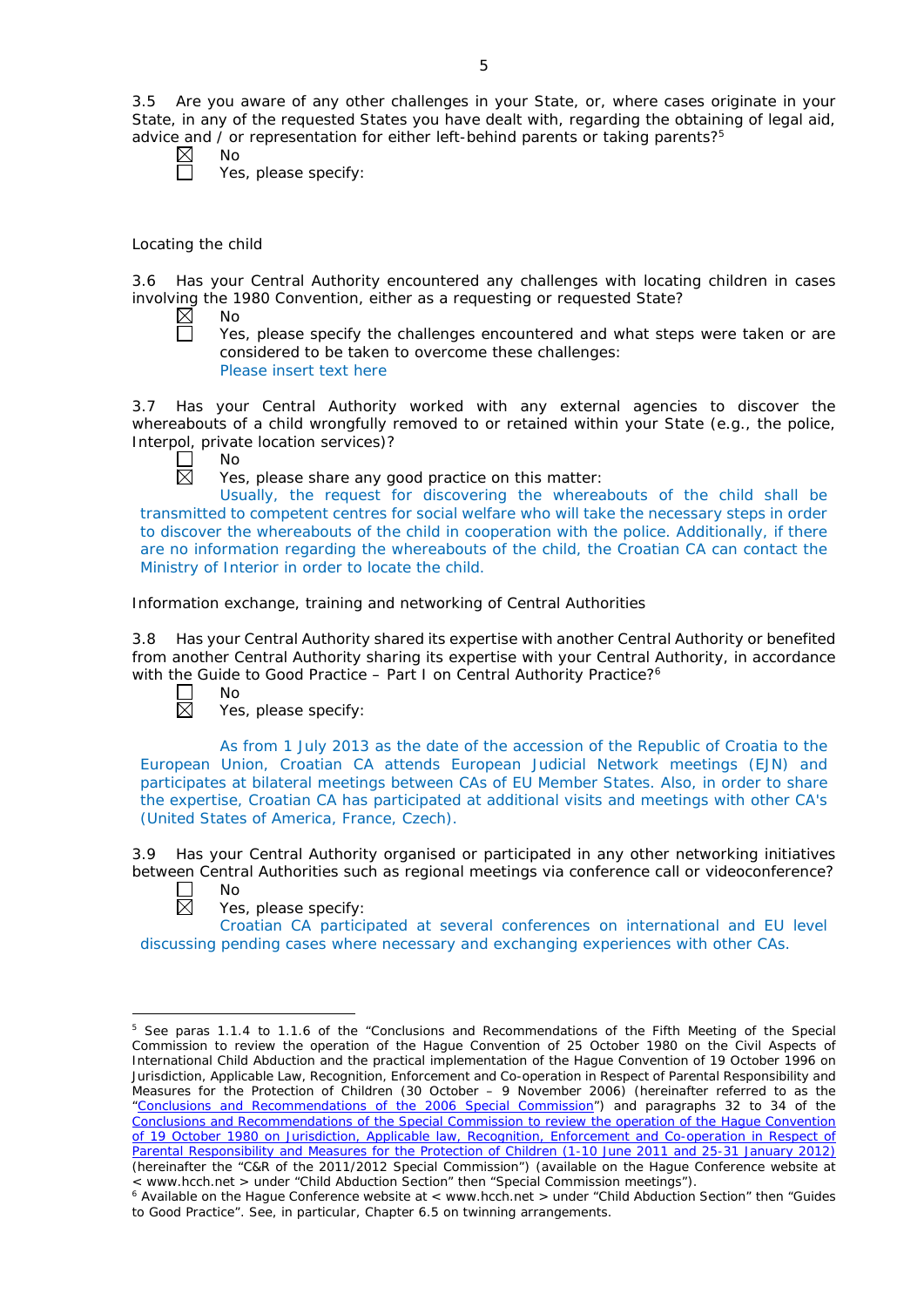## *Statistics*<sup>7</sup>

3.10 If your Central Authority does not submit statistics through the web-based INCASTAT database, please explain why.

#### *Prompt handling of cases*

No

3.11 Does your Central Authority have mechanisms in place to ensure the prompt handling of cases?

Yes, please specify:

When the Croatian CA receives an application under the 1980 Hague Convention the competent case-worker sends a confirmation of receipt and requires further information and documents where necessary whilst continuing with the handling of the case (locating the child, initiating of the proceeding) i.e. continuing the cooperation with competent centre for social welfare and court.

Although, the Croatia CA under Hague Abduction Convention is also the CA for certain other conventions in the field of protection of children (1996 Convention, 1993 Convention, 2007 Convention etc.) the case workers in charge of Hague Abduction Convention deal mostly with the applications for return of the child and applications for ensuring the effective exercise of access rights, both incoming and outgoing, in order to ensure the specialisation and prompt proceedings.

3.12 If your Central Authority is experiencing delays in handling cases please specify the main reasons for these delays:

In the majority of cases delays in handling the cases are primarily depending on the lack of the documentation or the required tranlsations or actions of the parties.

#### **4. Court proceedings & promptness**

4.1 Has your State limited the number of judicial or administrative authorities who can hear return applications under the 1980 Convention (*i.e.*, concentration of jurisdiction")?8

Г Yes  $\boxtimes$ 

No, please indicate if such arrangements are being contemplated:

Some arrangments are being contemplated regarding the Implementation Act of the Haque Abduction Convention 1980 which is in the drafting phase.

4.2 Does your State have mechanisms in place to handle return decisions within six weeks (*e.g.*, production of summary evidence, limitation of appeals, swift enforcement)?

 $\boxtimes$ No

П

-

Yes, please explain:

Please insert text here

4.3 If your response to the previous question is No, does your State contemplate implementing mechanisms to meet the requirement of prompt return under the 1980 Convention (*e.g.*, procedures, bench-books, guidelines, protocols)?

- $\Box$ No, please explain:
	- Please insert text here
- $\boxtimes$ Yes, please explain:

Implementation Act of the Haque Abduction Convention is in the drafting stage.

4.4 If your State is experiencing delays in handling return decisions please specify the main reasons for these delays:

<sup>7</sup> See paras 1.1.16 to 1.1.21 of the Conclusions and Recommendations of the 2006 Special Commission (*supra.*  note 5).

<sup>8</sup> See, *The [Judges' Newsletter](https://www.hcch.net/en/instruments/conventions/publications2/judges-newsletter)* on International Child Protection – Vol. XX / [Summer-Autumn 2013](https://assets.hcch.net/upload/newsletter/nl2013tome20en.pdf) the special focus of which was "Concentration of jurisdiction under the *Hague Convention of 25 October 1980 on the civil aspects of International Child Abduction* and other international child protection instruments".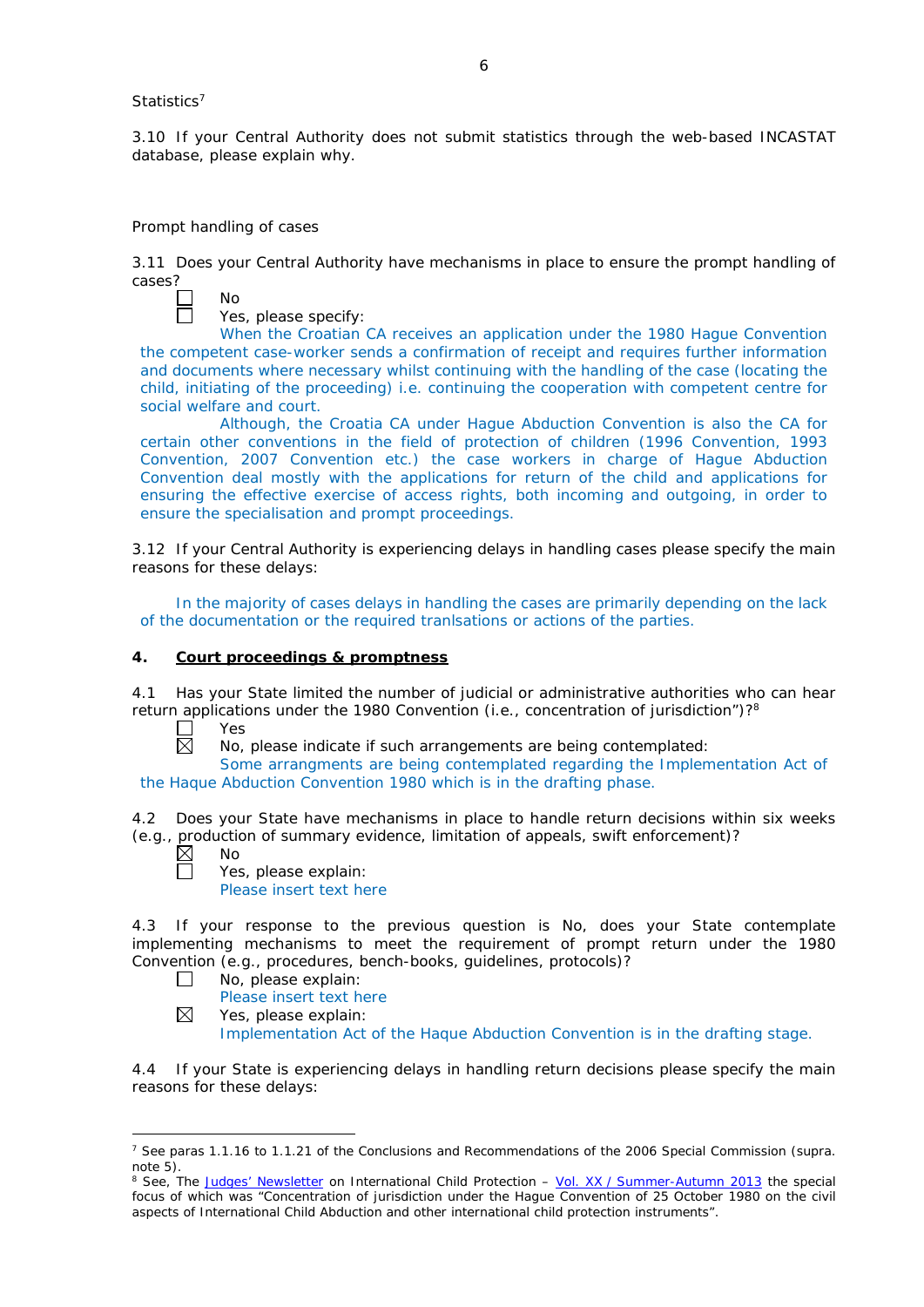The main reasons for experiencing delays in handling the return decisions are non existing cooperation from the parents's side e.g. the respondent goes into hiding with the child after the decision of the return has been issued.

4.5 Do your courts regularly order immediate protective measures when initiating the return procedure, so as to prevent a new removal and minimize the harm to the child (*e.g.*, prohibit removal of the child from the jurisdiction, retain documentation, grant provisional access rights to the left-behind parent)?

|                | No, please explain:                                                          |
|----------------|------------------------------------------------------------------------------|
|                | Croatian courts can make provisional measures upon request of the interested |
| <b>parties</b> |                                                                              |
|                | Yes, please explain:                                                         |
|                | Please insert text here                                                      |

4.6 Do your courts make use of direct judicial communications to ensure prompt proceedings? Yes 反

No, please explain:

Croatia does not have a designated sitting judge to the International Hague Network of Judges.

4.7 If your State has not designated a sitting judge to the International Hague Network of Judges does your State intend to do so in the near future?

 $\boxtimes$ Yes Г No, please explain:

Please insert text here

4.8 Please comment upon any cases (whether your State was the requesting or requested State), in which the judge (or decision-maker) has, before determining an application for return, communicated with a judge or other authority in the requesting State regarding the issue of the child's safe return. What was the specific purpose of the communication? What was the outcome?

# **5. Ensuring the safe return of children**<sup>9</sup>

*Methods for ensuring the safe return of children*<sup>10</sup>

5.1 What measures has your Central Authority taken to ensure that the recommendations of the 2006 and 2011 / 2012 Special Commission meetings<sup>11</sup> regarding the safe return of children are implemented?

To ensure the safe return of children, there is a use of the provisional orders by the competent court and protective measures pursuant to Art. 11 (4) Brussels II bis Regulation.

5.2 In particular, in a case where the safety of a child is in issue and where a return order has been made in your State, how does your Central Authority ensure that the appropriate child protection bodies in the *requesting* State are alerted so that they may act to protect the welfare of a child upon return (until the appropriate court in the requesting State has been effectively seised)?

The Croatian CA communicates with the CA of the requesting state.

5.3 Where there are concerns in the requested State regarding possible risks for a child following a return, what conditions or requirements can the relevant authority in your State put in place to minimise or eliminate those concerns?

-

<sup>9</sup> See **Art. 7(2)** *h)* of the 1980 Convention.

<sup>&</sup>lt;sup>10</sup> Where relevant, please make reference to the use of undertakings, mirror orders and safe harbour orders and other such measures in your State.

<sup>11</sup> See the [Conclusions and Recommendations](https://assets.hcch.net/upload/concl28sc5_e.pdf) of the Special Commission of 2006 (*supra.* note 5) at paras 1.1.12 and 1.8.1 to 1.8.2 and 1.8.4 to 1.8.5 and the Appendix to the Conclusions and Recommendations and the [Conclusions and Recommendations of the 2011](https://assets.hcch.net/upload/wop/concl28sc6_e.pdf) / 2012 Special Commission (*supra.* note 5).at paras 39-43.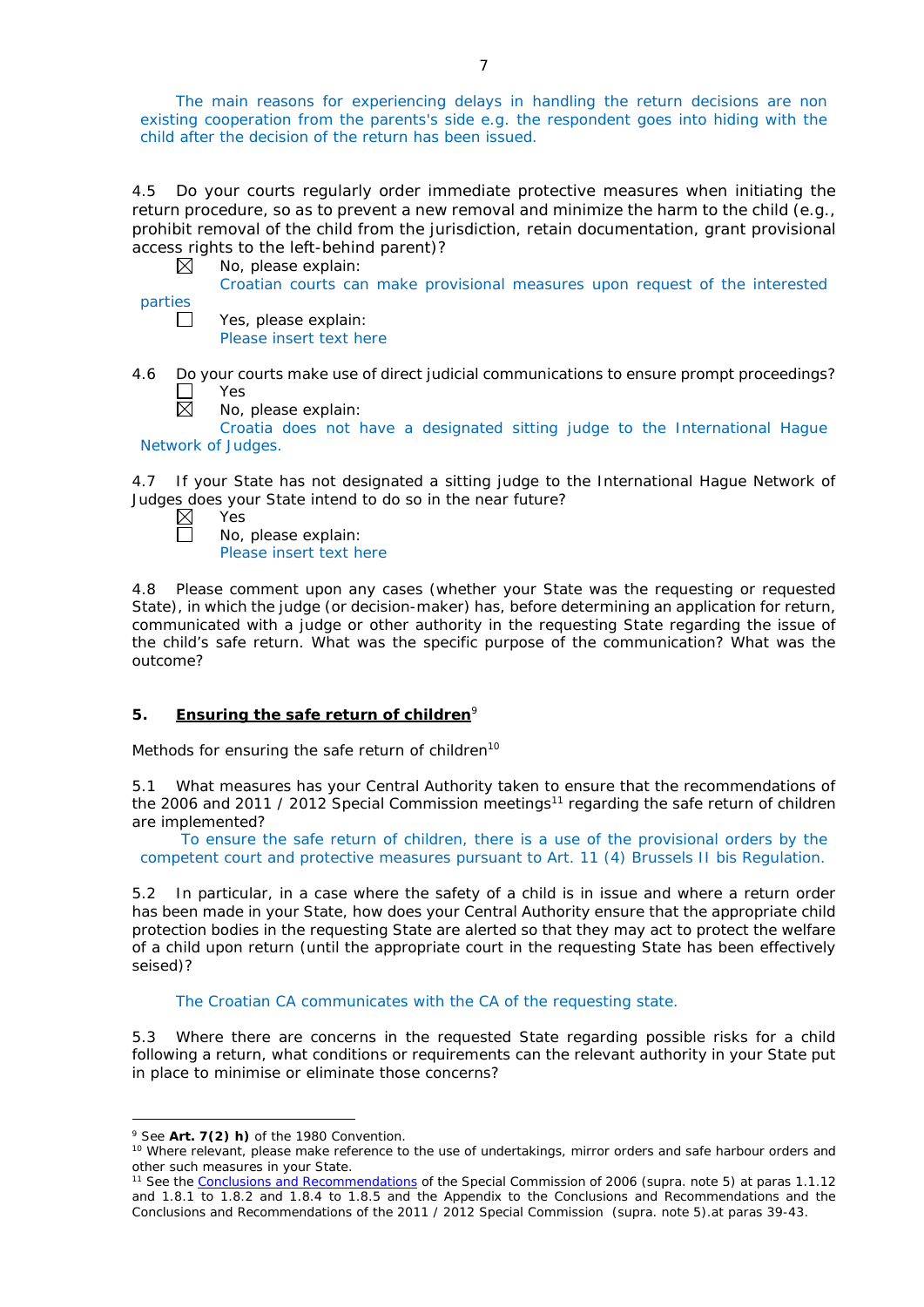The court may specify the conditions or requirements in cooperation with center for social welfare. In the context of the Brussels IIbis Requlation the court is obliged to ensure that adequate arrangements have been made.

*Use of the 1996 Convention to ensure a safe return*

5.4 If your State is not Party to the 1996 Convention, is consideration being given to the possible advantages of the 1996 Convention in providing a jurisdictional basis for urgent protective measures associated with return orders (**Arts 7 and 11**), in providing for their recognition by operation of law (**Art. 23**), and in communicating information relevant to the protection of the child (**Art. 34**)?

 $\Box$ No  $\Box$ 

Yes, please explain: Please insert text here

## *Protection of primary carer*

5.5 Are you aware of cases in your State where a primary carer taking parent, for reasons of personal security (*e.g.*, domestic or family violence, intimidation, harassment, etc.) or others, has refused or has not been in a position to return with the child to the requesting State? How are such cases dealt with in your State? Please explain and provide case examples where possible.

In some cases, primary carer taking parent, states that one of the reasons for refusal of return of the child is domestic or family violence. Consideration of this objection is under competence of courts.

5.6 In particular, would your authorities consider putting in place measures to protect the primary carer upon return in the requesting State as a mean to secure the safe return of the child? Please explain and provide case examples where possible.

The court would consider that adequate arrangements have been made to secure the protection of the child and/or primary carer taking parent after return to the requesting state.

## *Post-return information*

5.7 In cases where measures are put in place in your State to ensure the safety of a child upon return, does your State (through the Central Authority, or otherwise) attempt to monitor the effectiveness of those measures upon the child's return? Would you support a recommendation that States Parties should co-operate to provide each other with follow-up information on such matters, insofar as is possible?

Croatian CA could not be involved in this process on the basis of 1980 Convention, after the return of the child. However, cooperation on the basis of Article 55 of the Brussels IIbis Regulation or on the basis of 1996 Convention would be applicable. ISS may be used if necessary in these cases. Therefore, recommendation regarding the follow-up information in the context of the 1980 Convention could not be supported.

5.8 If your State is not Party to the 1996 Convention, is consideration being given to the possible advantages of the 1996 Convention in providing a jurisdictional basis for requesting a report on the situation of the child upon return to the State of habitual residence (**Art. 32- (a)**)?

| NΩ     |
|--------|
| í<br>⊸ |

Yes, please explain: Please insert text here

# **6. Voluntary agreements and mediation**

6.1 How does your Central Authority (either directly or through any intermediary) take, or is it considering taking, appropriate steps under **Article 7-(c)** to secure the voluntary return of the child or to bring about an amicable resolution of the issues? Please explain: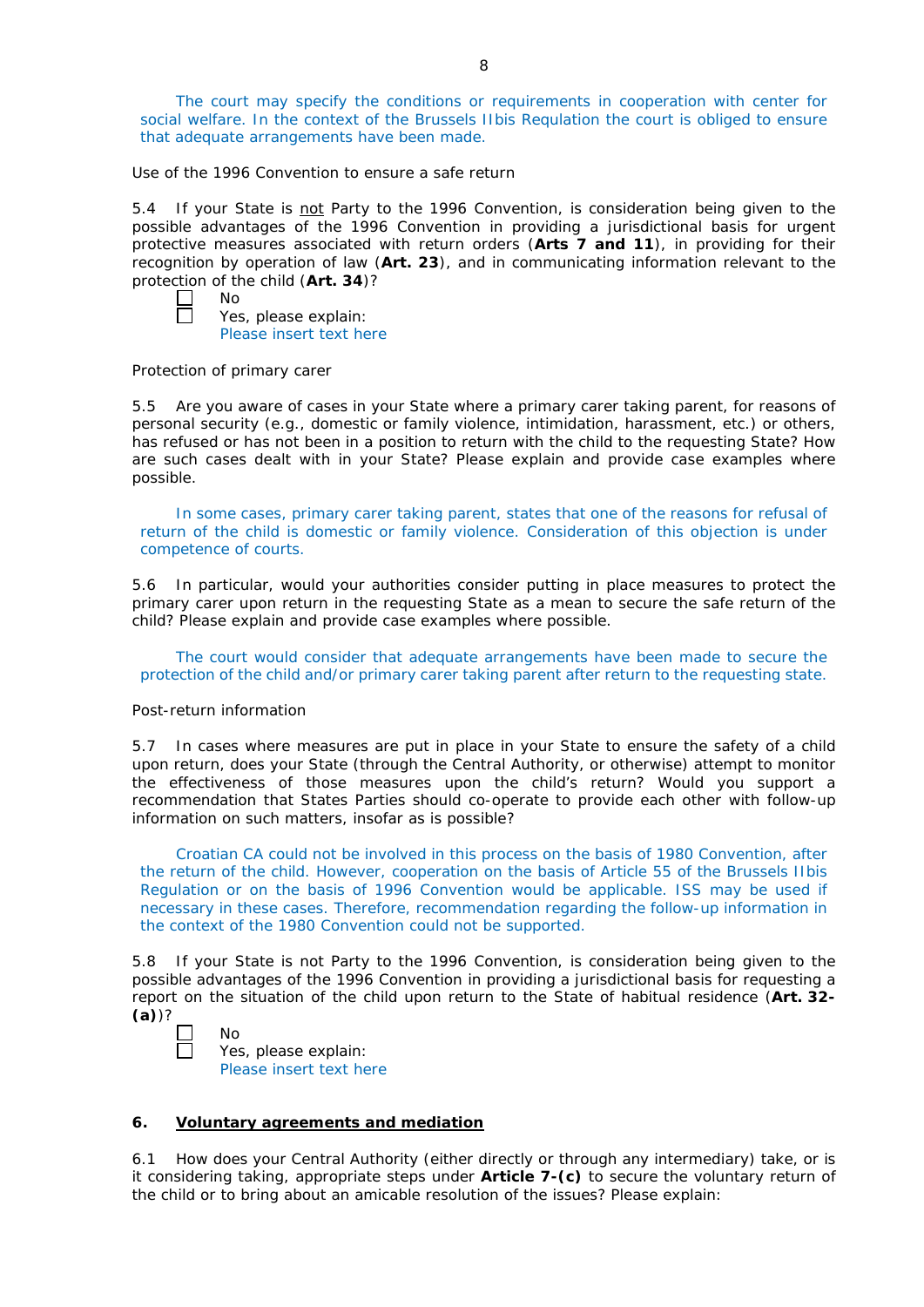Croatian CA contacts the competent centre for social welfare who will contact abducting parent in order to try to secure the voluntary return of a child allegedly wrongfully removed or retained in accordance with Article 3 of the Convention.

6.2 In what ways have you used the "Guide to Good Practice on Mediation"<sup>12</sup> for the purpose of implementing the 1980 Convention in your State? Please explain:

## Please insert text here

6.3 Has your State considered or is it in the process of considering the establishment of a Central Contact Point for international family mediation to facilitate access to information on available mediation services and related issues for cross-border family disputes involving children, or has this task been entrusted to the Central Authority?<sup>13</sup>

- $\Box$ No, please explain:
	- Please insert text here
- $\Box$ Yes, please explain:
	- Please insert text here

## **7. Preventive measures**

7.1 Has your State taken steps to advance the development of a travel form under the auspices of the International Civil Aviation Organisation?<sup>14</sup>

- No 岗
	- Yes, please describe: Please insert text here

7.2 Regardless of whether the International Civil Aviation Organisation adds the development of a travel form to its work programme, would your State support the development of a nonmandatory model travel form under the auspices of the Hague Conference?

 $\Box$ Yes 岗 No, please explain:

Please insert text here

# **8. The Guide to Good Practice under the 1980 Convention**

8.1 In what ways have you used the Parts of the Guide to Good Practice<sup>15</sup> to assist in implementing for the first time, or improving the practical operation of, the 1980 Convention in your State?

a. Part I on Central Authority Practice. Please explain:

Guide to Good Practice Part I on Central Authority Practice has been used in the process of establishing and developing the CA proceedings with regard to the applications send under the 1980. It is available in Croatian language and it is used on a daily basis by the case workers. It is used in the process of drafting of implementing legisation.

# b. Part II on Implementing Measures. Please explain:

Guide to Good Practice Part II on Central Authority Practice has been used in the process of establishing and developing the CA proceedings with regard to the applications send under the 1980. Translation of the Guide to Good Practice Part II is available in Croatian language and published od the HCCH website. It is used on a daily basis by the case workers. It is used in the process of drafting of implementing legisation.

c. Part III on Preventive Measures. Please explain:

<sup>&</sup>lt;u>.</u> <sup>12</sup> Available on the Hague Conference website at < www.hcch.net > under "Child Abduction Section" then "Guides to Good Practice".

<sup>&</sup>lt;sup>13</sup> As it has been encouraged in the Guide to Good Practice on Mediation, Chapter 4, on "Access to Mediation". par. 114-117. See also [Conclusions and Recommendations of the 2011](https://assets.hcch.net/upload/wop/concl28sc6_e.pdf) / 2012 Special Commission (*supra.* note 5) at par. 61.

<sup>14</sup> See the [Conclusions and Recommendations of the 2011](https://assets.hcch.net/upload/wop/concl28sc6_e.pdf) / 2012 Special Commission (*supra.* note 5) at par. 92. <sup>15</sup> All Parts of the Guide to Good Practice under the 1980 Convention are available on the Hague Conference website at < www.hcch.net > under "Child Abduction Section" then "Guides to Good Practice".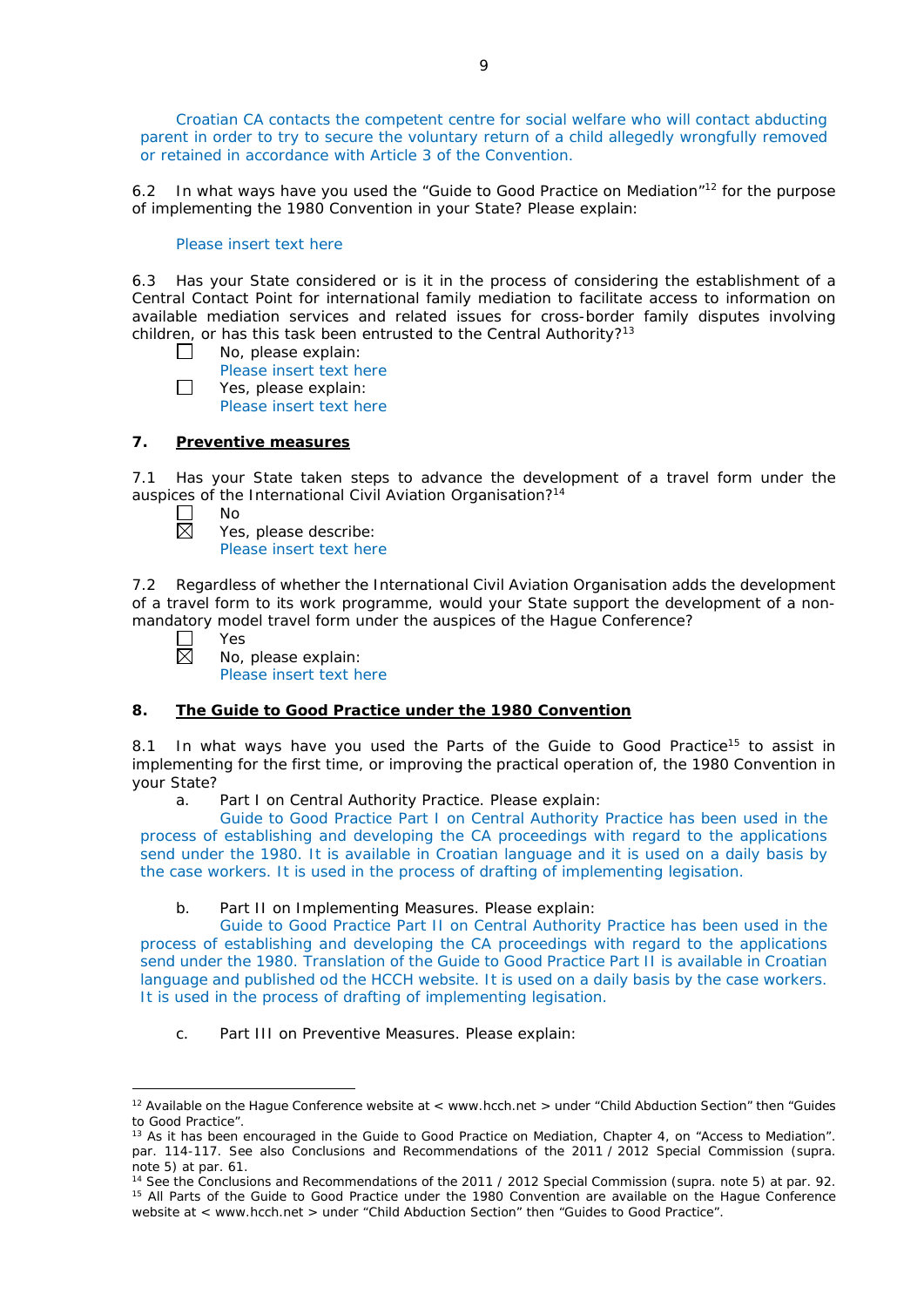It is used by the courts and case worker as well as in the process of drafting of implementing legisation.

d. Part IV on Enforcement. Please explain:

It is used by the courts and case worker as well as in the process of drafting of implementing legisation.

8.2 How have you ensured that the relevant authorities in your State have been made aware of, and have had access to, the Guide to Good Practice?

The available translation of Guide to Good Practice is published on the HCCH website. The link to the HCCH website is available at Croatian CA website.

8.3 Do you have any other comments about any Part of the Guide to Good Practice?

Please insert text here

#### **9. Publicity and debate concerning the 1980 Convention**

9.1 Has the 1980 Convention given rise to (a) any publicity (positive or negative) in your State, or (b) any debate or discussion in your national parliament or its equivalent?

No 反

Yes, please indicate the outcome of this debate or discussion, if any:

In several individual incoming and outgoing cases the applicants addressed to the media (TV, newspapers etc.). Members of Croatian Parliament are addressed by the applicants.

9.2 By what methods does your State disseminate information to the public about the 1980 Convention?

Information about the 1980 Convention are made available to the general public on the website of CA, or by responses to the media questions of general nature regarding the purpose and operation of the Convention, media coverage of a different seminars and trainings on the operation of the Convention etc.

## **PART IV: TRANSFRONTIER ACCESS / CONTACT AND INTERNATIONAL FAMILY RELOCATION**

## **10. Transfrontier access / contact**<sup>16</sup>

10.1 Since the 2011 / 2012 Special Commission, have there been any significant developments in your State regarding Central Authority practices, legislation, procedural rules or case law applicable in cases of transfrontier contact / access?

П 岗

-

 $N<sub>0</sub>$ Yes, please explain: Implementation Act of the Haque Abduction Convention is in the drafting stage.

10.2 Please indicate any important developments in your State, since the 2011 / 2012 Special Commission, in the interpretation of **Article 21** of the 1980 Convention.

#### Please insert text here

10.3 What problems have you experienced, if any, as regards co-operation with other States in respect of:

- a. the granting or maintaining of access rights; Please insert text here
- b. the effective exercise of rights of access; and

<sup>&</sup>lt;sup>16</sup> See the [Conclusions and Recommendations](https://assets.hcch.net/upload/concl28sc5_e.pdf) of the 2006 Special Commission (*supra*. note 5) at paras 1.7.1 to 1.7.3.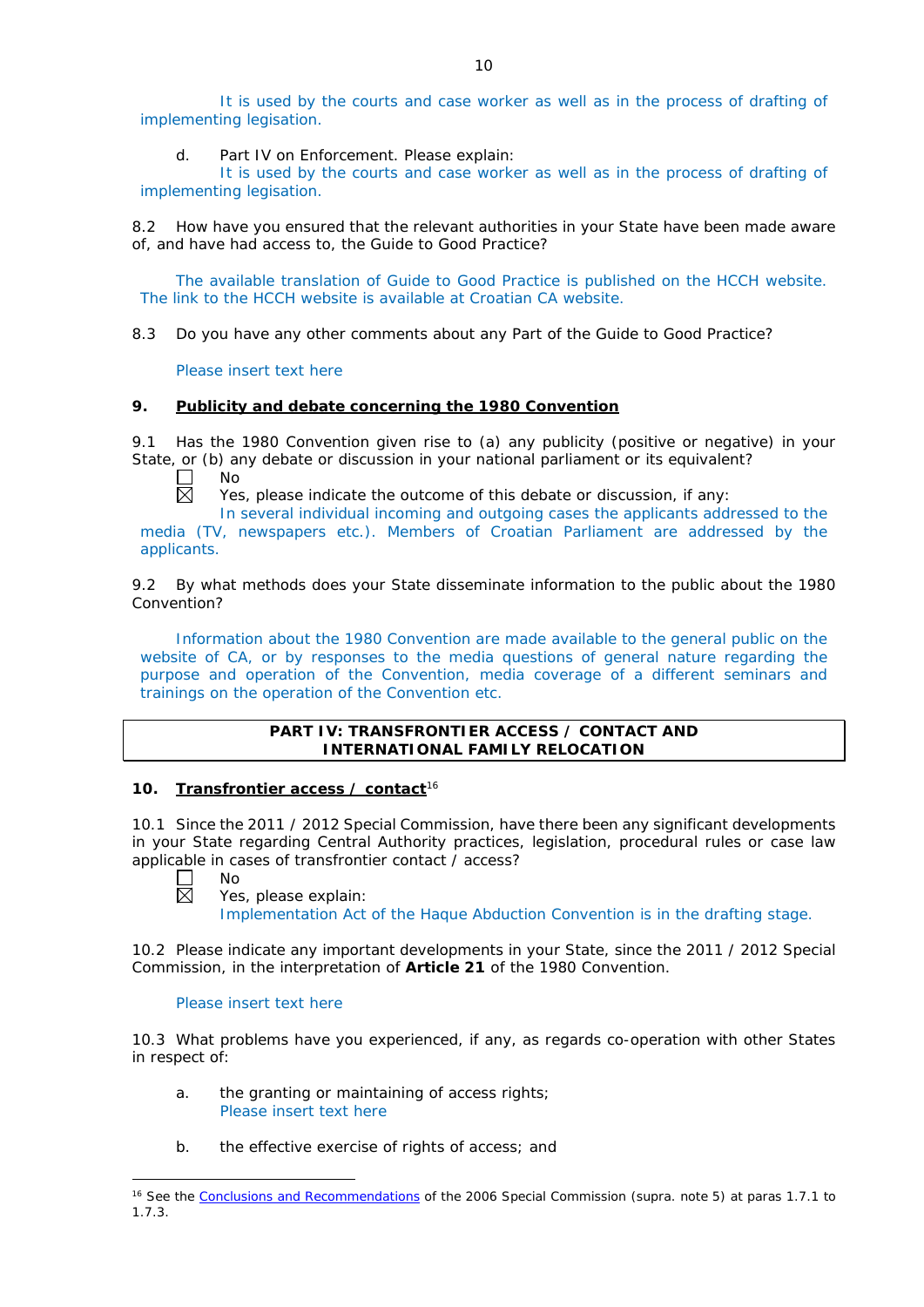#### Please insert text here

c. the restriction or termination of access rights. Please insert text here

Please provide case examples where possible.

In the implementation of Article 21 of the 1980 Convention, different practices exist is different states. It seems that there are differences of interpretation of scope and the assistance that should be provided on the basis of Article 21.

10.4 In what ways have you used the "General Principles and Guide to Good Practice on Transfrontier Contact Concerning Children"17 to assist in transfrontier contact / access cases in your State? Can you suggest any further principles of good practice?

#### Please insert text here

#### **11. International family relocation**<sup>18</sup>

11.1 Since the 2011 / 2012 Special Commission, have there been any significant developments in your State regarding the legislation, procedural rules or case law applicable to international family relocation? Where possible, please explain these developments in the legislation, procedural rules or case law:

According to the Article 104 of the Croatian Family Act, parents equally, jointly and consensually make the decisions about the care of children. When parents do not live together permanently, they are obliged to create consensually the plan of the joint custody according to the Article 106 of the Croatian Family Act. According to the Article 105 of the Family Act, only one parent exercises the care for the child without the valid court decision regarding custody, if the other parent has passed away or is pronounced dead and the parents shared joint custody before that moment. Furthermore, the child shall be cared for by only one parent, fully, partially or in the way that this parent decides about the important issues regarding the child and is restricting the other parent in carrying out the care for child in that matter, only on the basis of the court decision which is made in the best interest of the child. The parent who is opposing the joint custody, and the joint plan for mutual custody or the agreement, is obliged to prove that the joint custody is not in favor of the child's wellbeing. otherwise the court may entrust independently the exercise of parental care to the other parent if it is considered that it is in the best interest of the child (legislation available through website). Article 96 of the Croatian Family Act says that the child's place of residence is the residence of his or her parents. Parents are obliged to determine the child's place of residence, and if the parents do not live together, the child may have a place of residence only with one parent. The right of a parent to determine a child's place of residence may be limited only by a court decision or by the need to obtain the consent of the center for social welfare. A child can not reside with a parent who does not exercise parental care on the child's personal rights or is deprived of the right to parental care.

## **PART V: NON-CONVENTION CASES AND NON-CONVENTION STATES**

### **12. Non-Convention cases and non-Convention States**

<u>.</u>

12.1 Are there any States that you would particularly like to see become a State Party to the 1980 Convention? If so, what steps would you suggest could be taken to promote the

<sup>&</sup>lt;sup>17</sup> Available on the Hague Conference website at < www.hcch.net > under "Child Abduction Section" then "Guides" to Good Practice".

<sup>&</sup>lt;sup>18</sup> See the Conclusions and Recommendations of the 2006 Special Commission meeting at paras 1.7.4 to 1.7.5: *"*1.7.4 The Special Commission concludes that parents, before they move with their children from one country to another, should be encouraged not to take unilateral action by unlawfully removing a child but to make appropriate arrangements for access and contact preferably by agreement, particularly where one parent intends to remain behind after the move.

<sup>1.7.5</sup> The Special Commission encourages all attempts to seek to resolve differences among the legal systems so as to arrive as far as possible at a common approach and common standards as regards relocation."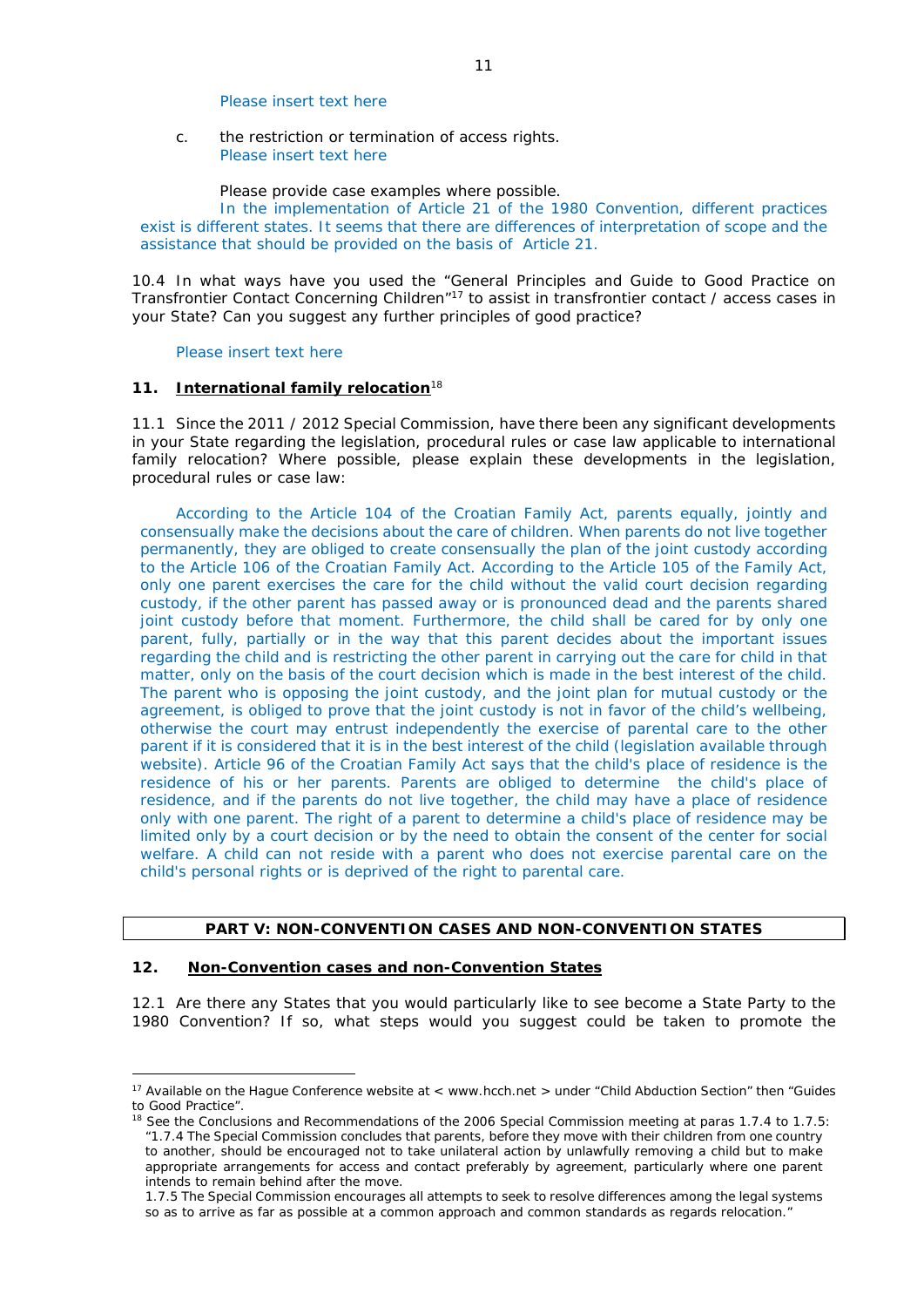Convention and encourage ratification of, or accession to, the Convention in those States? Please explain:

12.2 Are there any States which are not Parties to the 1980 Convention or not Members of the Hague Conference that you would like to see invited to the Special Commission meeting in 2017?

Please insert text here

*The "Malta Process"*<sup>19</sup>

12.2 In relation to the "Malta Process":

a. Do you have any comment to make on the "Principles for the Establishment of Mediation Structures in the context of the Malta Process" and the accompanying Explanatory Memorandum?20

b. Have any steps been taken towards the implementation of the Malta Principles in your State and the designation of a Central Contact Point, in order to better address crossborder family disputes over children involving States that are not a Party to the 1980 and 1996 Hague Conventions?

| $\Box$ | Nο                      |
|--------|-------------------------|
| $\Box$ | Yes, please explain:    |
|        | Please insert text here |

c. What is your view as to the future of the "Malta Process"? Please insert text here

## **PART VI: TRAINING AND EDUCATION AND THE TOOLS, SERVICES AND SUPPORT PROVIDED BY THE PERMANENT BUREAU**

## **13. Training and education**

13.1 Can you give details of any training sessions / conferences organised in your State to support the effective functioning of the 1980 Convention, and the influence that such sessions / conferences have had?

Af from 2013 at least two seminars/round tables/educations per year are being organised either by Croatian CA or by the other institution (e.g. Law Faculty in Osijek, Law Faculty in Rijeka, Judicial Academy etc.). Seminars are organised for judges, attorneys, lawyers from centers for social welfare, CA staff etc.

# **14. The tools, services and support provided by the Permanent Bureau**

*In general*

<u>.</u>

<sup>&</sup>lt;sup>19</sup> The "Malta Process" is a dialogue between certain States Parties to the 1980 and 1996 Conventions and certain States which are not Parties to either Convention, with a view to securing better protection for cross-border rights of contact of parents and their children and addressing the problems posed by international abduction between the States concerned. For further information see the Hague Conference website at < www.hcch.net > under "Child Abduction Section" then "Judicial Seminars on the International Protection of Children".

<sup>&</sup>lt;sup>20</sup> The Principles and Explanatory Memorandum were circulated to all Hague Conference Member States and all States participating in the Malta Process in November 2010. They are available on the Hague Conference website at < www.hcch.net > under "Child Abduction Section" then "Judicial Seminars on the International Protection of Children".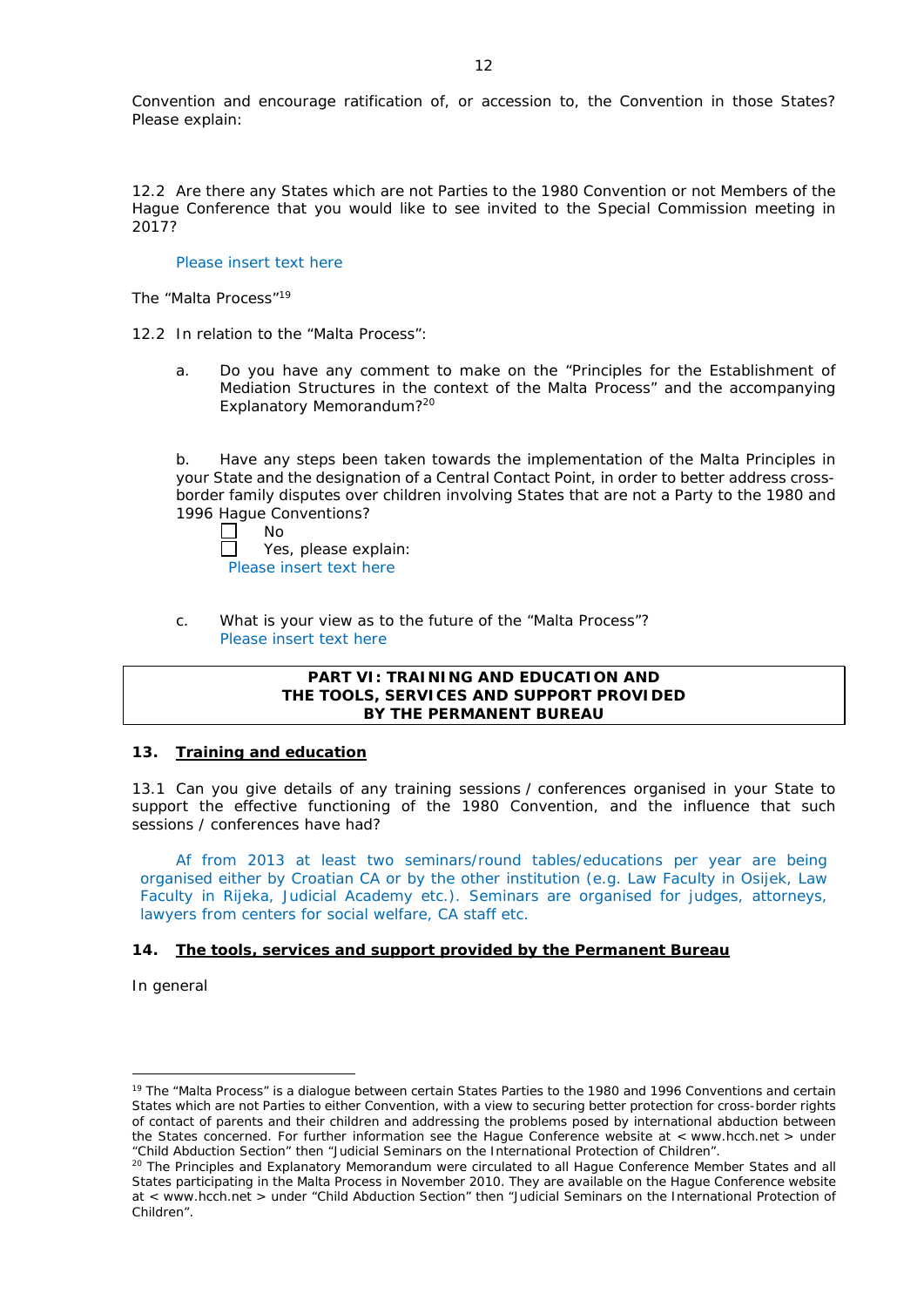14.1 Please comment or state your reflections on the specific tools, services and support provided by the Permanent Bureau to assist with the practical operation of the 1980 and 1996 Conventions, including:

a. The Country Profile available under the Child Abduction Section.

Country Profiles are valuable in better understanding of the functioning of the Convention in particular state. Country Profile for 1996 Convention would be very useful tool for better understanding of the functioning of the Convention.

b. INCADAT (the international child abduction database, available at < www.incadat.com >).

INCADAT is a valuable source of case law on different questions regarding the implemention and interpretation of the Convention in different states.

c. *The Judges' Newsletter* on International Child Protection - the publication of the Hague Conference on Private International Law which is available online for free;<sup>21</sup> The Judge's Newsletter on International Child Protection is useful especially for

judges of the competent courts as well as for legislative purposes. More frequent issuing of the Newsletter would be beneficial.

d. The specialised "Child Abduction Section" of the Hague Conference website  $(<$  www.hcch.net >);

The concentration of information and the possiblity of quick access to the relevant information is extremely useful for CA and other authorities.

- e. INCASTAT (the database for the electronic collection and analysis of statistics on the 1980 Convention);  $22$ Useful tool for more in dept overview of functioning of the Convention.
- f. Providing technical assistance and training to States Parties regarding the practical operation of the 1980 and 1996 Conventions.23 Such technical assistance and training may involve persons visiting the Permanent Bureau or, alternatively, may involve the Permanent Bureau organising, or providing assistance with organising, national and international judicial and other seminars and conferences concerning the Convention(s) and participating in such conferences; Very useful.
- g. Encouraging wider ratification of, or accession to, the Convention(s), including educating those unfamiliar with the Convention(s);  $24$ Please insert text here
- h. Supporting communications between Central Authorities, including maintaining their contact details updated on the HCCH website;

Contact details, if regulary updated and correct, are very useful for quick search of the relevant CA.

i. Supporting communications among Hague Network Judges and between Hague Network Judges and Central Authorities, including maintaining a confidential database of up-to-date contact details of Hague Network Judges Please insert text here

*Other*

<u>.</u>

14.2 What other measures or mechanisms would you recommend:

a. To improve the monitoring of the operation of the Conventions;

<sup>&</sup>lt;sup>21</sup> Available on the Hague Conference website at < www.hcch.net > under "Child Abduction Section" and "Judges' Newsletter on International Child Protection". For some volumes of *The Judges' Newsletter*, it is possible to download individual articles as required.

<sup>&</sup>lt;sup>22</sup> Further information is available via the Hague Conference website at < www.hcch.net > under "Child Abduction" Section" then "INCASTAT".

 $^{23}$  Such technical assistance may be provided to judges, Central Authority personnel and / or other professionals involved with the practical operation of the Convention(s).

<sup>&</sup>lt;sup>24</sup> Which again may involve State delegates and others visiting the Permanent Bureau or, alternatively, may involve the Permanent Bureau organising, or providing assistance with organising, national and international judicial and other seminars and conferences concerning the Convention(s) and participating in such conferences.